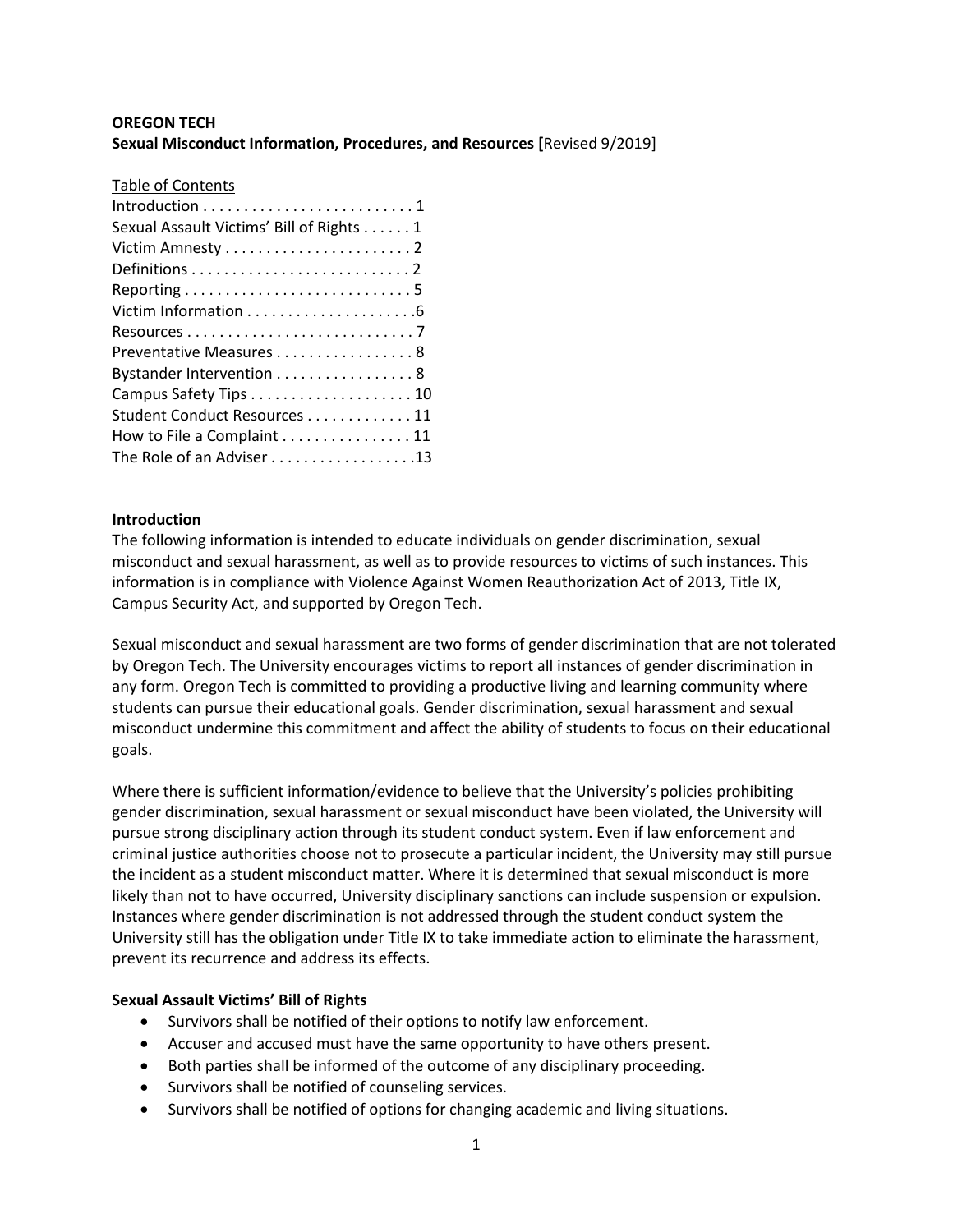### **Victim Amnesty**

While the University does not condone underage drinking or violation of other college policies, it considers reporting assaults to be of paramount importance, and will therefore extend limited immunity to victims in order to foster reporting and adjudication of sexual assaults on campus.

# **Definitions**

# **Gender Discrimination**

Gender discrimination is unequal or disadvantageous treatment of an individual or group of individuals based on gender.

# **Sexual Harassment**

Sexual harassment is a form of gender discrimination. Sexual harassment includes unwelcome sexual advances, requests for sexual favors and other verbal or physical contact of a sexual nature when:

- a. Submission to such conduct is made explicitly or implicitly a term or condition of leadership, membership in an organization, student social events, academic standing or participation in any University activity.
- b. Submission to or rejection of such conduct by an individual is used as a basis for evaluation, particularly in making employment or academic decisions affecting the individual; or
- c. Such conduct has the purpose or effect of unreasonably interfering with the other individual's performance or creating an intimidating, hostile or offensive educational and University environment. Sexual harassment can create a hostile environment. Sexual harassment should be reported even if it doesn't reach the point of a hostile environment. A hostile environment is defined as subjectively and objectively offensive and sufficiently severe or pervasive to alter the conditions of the victim's educational, employment or University environment.

Sexual harassment can create a hostile environment. Sexual harassment should be reported even if it doesn't reach the point of a hostile environment. A hostile environment is defined as subjectively and objectively offensive and sufficiently severe or pervasive to alter the conditions of the victim's educational, employment or University environment.

Examples of violations:

- Unwelcomed sexual flirtation, advances or propositions of sexual activities.
- Asking about someone else's personal, social or sexual life or about their sexual fantasies, preferences or history.
- Discussing your own personal sexual fantasies, preferences or history.
- Repeatedly asking for a date from a person who is not interested.
- Whistles, cat calls or insulting sounds.
- Sexually suggestive jokes, innuendoes or turning discussions into sexual topics.
- Sexually offensive or degrading language used to describe an individual or remarks of a sexual nature to describe a person's body or clothing. Calling a person a "hunk," "doll," "babe," "sugar," "honey," or similar descriptive terms.
- Displaying sexually demeaning or offensive objects and pictures.
- Staring repeatedly at someone.
- Invading a person's personal body space.
- Making sexual gestures with hands or body movements.
- Rating a person's sexuality.
- Treating a person differently based upon his/her gender.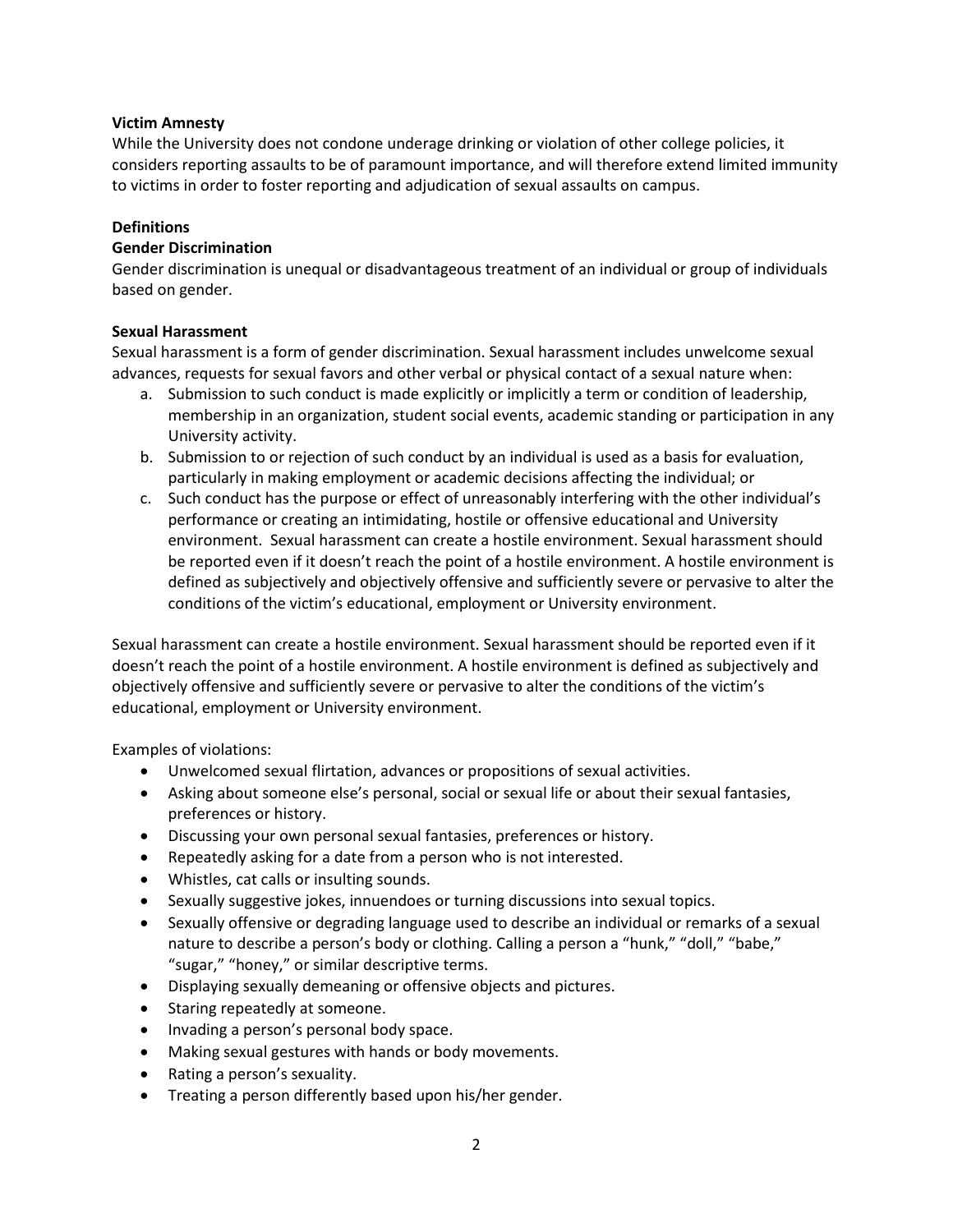- Massaging a person's neck or shoulders.
- Touching a person's hair or body.

#### **Sexual Misconduct**

Sexual misconduct is a broad term encompassing any non-consensual contact of a sexual nature. Sexual misconduct may vary in its severity and consists of a range of behavior or attempted behavior including, but not limited to, the following examples of prohibited conduct:

- a. Unwelcome sexual touching/exposure The touch of an unwilling or non-consensual person's intimate parts (such as genitalia, groin, breast, buttocks, mouth, or clothing covering same); touching an unwilling person with one's own intimate parts; or forcing an unwilling person to touch another's intimate parts. This also includes indecent exposure and voyeurism.
- b. Non-consensual sexual assault Unwilling or non-consensual penetration of any bodily opening with any object or body part. This includes, but is not limited to, penetration of a bodily opening without effective consent through the use of coercion.
- c. Forced sexual assault

Unwilling or non-consensual penetration of any bodily opening with any object or body part that is committed either by force, threat, intimidation, or through exploitation of another's mental or physical condition (such as lack of consciousness, incapacitation due to drugs or alcohol, age, or disability) of which the assailant was aware or should have been aware.

#### **Consent**

Consent is knowing, voluntary, and clear permission by word or action, to engage in mutually agreed upon sexual activity. Since individuals may experience the same interaction in different ways, it is the responsibility of each party to make certain the other has consented before engaging in the activity. For consent to be valid, there must be a clear expression in words or actions that the other individual consented to that specific sexual conduct.

### **Effective Consent** is:

- informed:
- freely and actively given;
- mutually understandable words or actions; and
- indicates a willingness to participate in mutually agreed upon sexual activity.

Further:

- Initiators of sexual activity are responsible for obtaining effective consent.
- Silence or passivity is not effective consent.
- The use of intimidation, coercion, threats, force or violence negates any consent obtained.
- Consent is not considered effective if obtained from an individual who is incapable of giving consent due to the following:
	- o s/he has a mental, developmental, or physical disability; or
	- $\circ$  s/he is under the legal age to give consent [under 18 years old in Oregon]; or
	- o s/he is intoxicated by alcohol, beer, or under the influence of drugs.

A person cannot consent if he or she is unable to understand what is happening or is disoriented, helpless, asleep or unconscious for any reason, including due to alcohol or other drugs. An individual who engages in sexual activity when the individual knows, or should know, that the other person is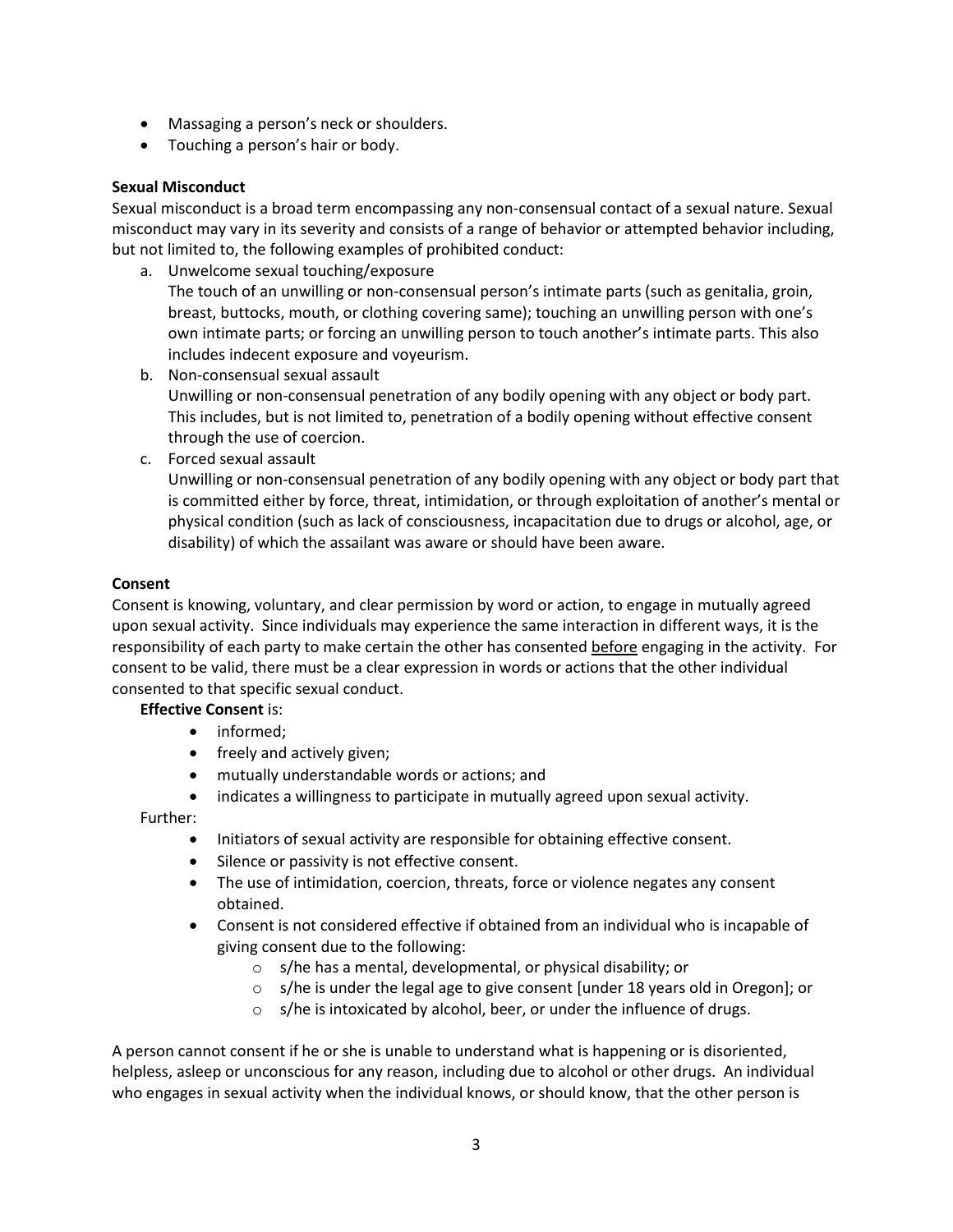physically or mentally incapacitated has violated this policy. It is not an excuse that the individual responding party of sexual misconduct was intoxicated and, therefore, did not realize the incapacity of the other individual.

Incapacitation is defined as a state where someone cannot make rational, reasonable decisions because they lack the capacity to give knowing consent (e.g., to understand the "who, what, when, where, why or how" of his/her sexual interaction). This policy also covers a person whose incapacity results from mental disability, involuntary physical restraint and/or from taking of incapacitating drugs. A lack of verbal or physical resistance does not, by itself, constitute consent but may be considered by the trier of fact along with all other relevant evidence.

Consent to some sexual contact (such as kissing or fondling) cannot be presumed to be consent for other sexual activity (such as intercourse). A current or previous dating relationship is not sufficient to constitute consent. The existence of consent is based on the totality of the circumstances, including the context in which the alleged incident occurred and any similar previous patterns that may be evidenced. Silence or the absence of resistance alone is not consent. A person can withdraw consent at any time during sexual activity by expressing in words or actions that he or she no longer wants the act to continue, and, if that happens, the other person must stop immediately.

### **Stalking**

Stalking includes, but is not limited to, the persistent, severe or pervasive harassment of another person in a manner that would cause a reasonable person to feel frightened (for his/her safety or the safety of others), intimidated, threatened, harassed or molested, or suffer substantial emotional distress. This may include repeatedly contacting another person (through any means, such as in person, by phone, electronic means, text messaging, etc.), following another person, or having others contact another person on your behalf.

### **Dating Violence**

Dating violence is committed by a person who is or has been in a social relationship of a romantic or intimate nature with another person. The existence of such relationship shall be determined based on a consideration of the following factors:

- Length of the relationship
- The type of relationship
- The frequency of interaction between the persons involved in the relationship

### **Domestic Violence**

Domestic violence is a pattern of abusive behavior in any relationship that is used by one partner to gain or maintain power and control over another intimate partner. Domestic violence can be physical, sexual, emotional, economic or psychological actions or threats of actions that influence another person.

### **Violations**

Individuals who commit acts of sexual misconduct assume responsibility for their behavior and must understand that the use of alcohol or other drugs does not reduce accountability for their actions.

Examples of violations:

Ignoring an individual's protest and engaging in sexual activity.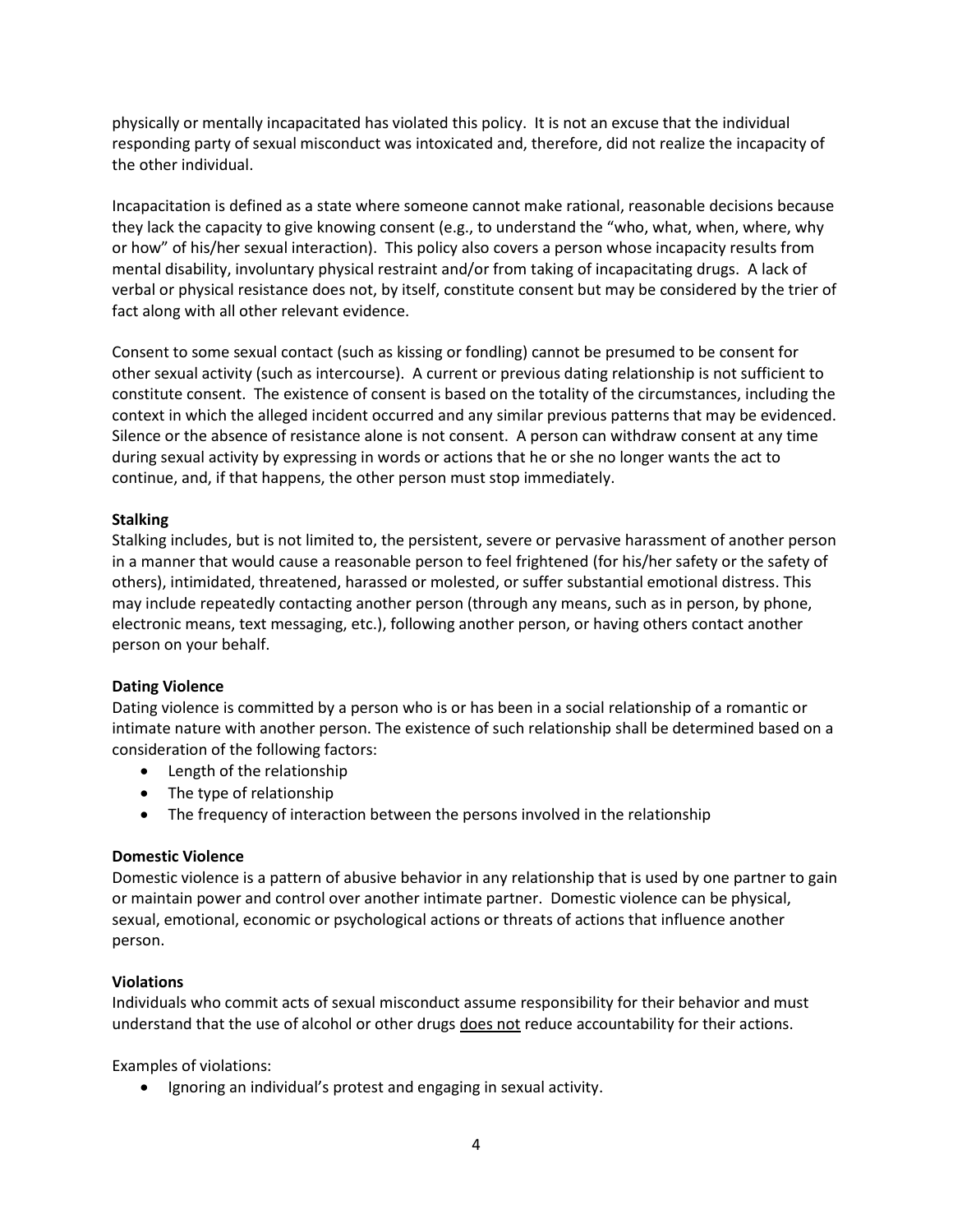- Convincing somebody to have sex is likely to constitute intimidation or coercion. If someone is coerced, the yes is not effective consent.
- Drinking and/or drug use may render an individual incapable of giving consent for sexual activity. For example, someone who is intoxicated may agree to have sex at the time, but have no memory of the consent. This person may have been functioning in a "blackout" and did not give effective consent.
- Holding a person down or preventing a person from leaving the room and forcing him or her to engage in sexual activity against his/her will.

#### **Retaliation**

The University will not tolerate retaliation against a person who brings a complaint forward in good faith. Retaliation against an individual who has brought a complaint forward or against an individual who has participated in an investigation is prohibited.

#### **Reporting**

All forms of gender discrimination, sexual harassment or sexual misconduct should be reported, no matter the severity. Options for reporting are 1) to law enforcement; 2) to campus for action(s); 3) to law enforcement and campus; or 4) to campus anonymously. Reporting an incident may prevent further incidents and/or may assist in supporting other reports.

#### **Reporting to the Police**

The University strongly encourages you to report sexual violence and any other criminal offenses to the police. This does not commit you to prosecute but will allow the gathering of information and evidence. The information and evidence preserve future options regarding criminal prosecution, university disciplinary actions and/or civil actions against the perpetrator.

If the incident happened on the Klamath Falls campus, it can be reported to Campus Safety in Cornett Hall 231 or at 541-891-2143. If the incident occurred elsewhere, it can be reported to the local law enforcement with jurisdiction in the location where it occurred. Please know that the information you report can be helpful in supporting other reports and/or preventing further incidents.

#### **Reporting for Student Instances**

Students, including graduate students, shall report any instances of gender discrimination, sexual harassment and sexual misconduct to the Title IX Coordinator in LRC 257 or at 541-885-1073. A complaint should be filed as soon as possible, preferably within 180 calendar days of the incident. An Anonymous Report Form is available to report incidents of sexual misconduct: hardcopy form is available at several campus offices or it is available online at [http://www.oit.edu/docs/default](http://www.oit.edu/docs/default-source/Student-Affairs-/anonymous-report.pdf?sfvrsn=0)[source/Student-Affairs-/anonymous-report.pdf?sfvrsn=0.](http://www.oit.edu/docs/default-source/Student-Affairs-/anonymous-report.pdf?sfvrsn=0)

If either the victim or the accused are students, the incident will be addressed through the Student Conduct process.

Additionally, as stated above, the University strongly encourages that you report any instance of gender discrimination, sexual harassment, and sexual misconduct to the police and/or the Title IX Coordinator at 541-885-1073 or to Campus Safety at 541-891-2143.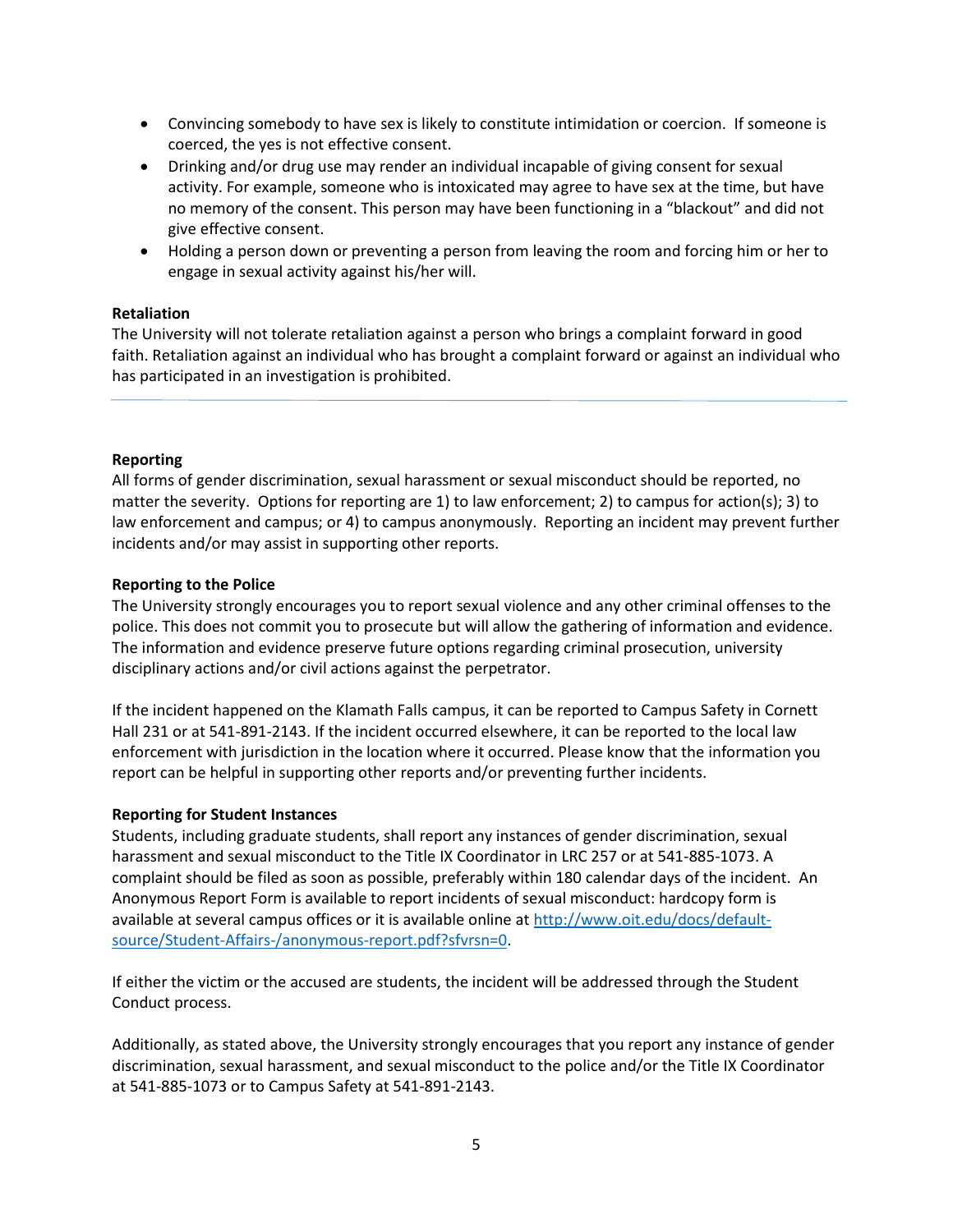### **Employee Obligation to Report (Student Instances)**

University employees who become aware of a student instance of sexual misconduct, instances of gender discrimination including sexual harassment, shall contact to the Title IX Coordinator in LRC 257 or at 541-885-1073. (See page 13 for information on faculty and staff reporting of criminal offenses.)

#### **Reporting for Faculty and Staff (Non-Student) Instances**

Faculty and staff shall report any instances of gender discrimination, sexual harassment and sexual misconduct by another faculty or staff member to the Title IX Coordinator in LRC 257 or at 541-885- 1073. As stated above, the University also strongly encourages that you report any instances to the police.

#### **Victim Information**

If you are victim of sexual violence, you are not alone and you are in no way responsible for your assault.

#### **What to Do If You Are a Victim of Sexual Violence**

- a. If you are not safe and need immediate help, call the police. If the incident happened on the Klamath Falls campus, call Campus Safety at **541-891-2143**. If the incident occurred elsewhere, call the law enforcement agency that has jurisdiction in the location where it occurred or by dialing 911.
- b. Do what you need to do to feel safe. Go to a safe place or contact someone with whom you are comfortable. You can call the Campus Sexual Assault Hotline **(541-891-0648)**, the Klamath Crisis Center-Rape Crisis Line (**541-884-0390** or 1-800-452-3669), or a national hotline at **800-656- HOPE (4673)** to get advice and discuss options for how to proceed.
- c. Do not shower, bathe, douche, change or destroy clothes, eat, drink, smoke, chew gum, take any medications or straighten the room or place of the incident. Preserving evidence is critical for criminal prosecution. Although you may not want to prosecute immediately after the incident, that choice will not be available without credible evidence. The evidence collected can also be useful in the campus disciplinary process.
- d. Go to the Sky Lakes Medical Center (or closest medical clinic) to receive care for any physical injuries that may have occurred. While in the emergency room, treatment will be provided for sexually transmitted diseases and to prevent pregnancy.
- e. If you call the Klamath Crisis Center-Rape Crisis Line (**541-884-0390**), a sexual assault nurse examiner (SANE), a police officer and a rape volunteer advocate will be sent to the exam site.
- f. Upon arrival at Sky Lakes Medical Center, you will be taken to a private exam area. The nurse, advocate and police officer will be directed to this same location. You will be examined to treat any injuries and to gather evidence.
- g. The rape advocate will support you throughout the entire exam, which will be performed by the nurse. The advocate will provide a packet of written materials that contains information about common reactions to rape, follow-up medical needs and support services.

#### **On- and Off-Campus Resources**

Sexual harassment and sexual violence can be very emotionally disruptive, and it takes time to come to terms with such a major stress. In addition to support that may be found in family and friends, the following agencies and departments can serve as resources for you.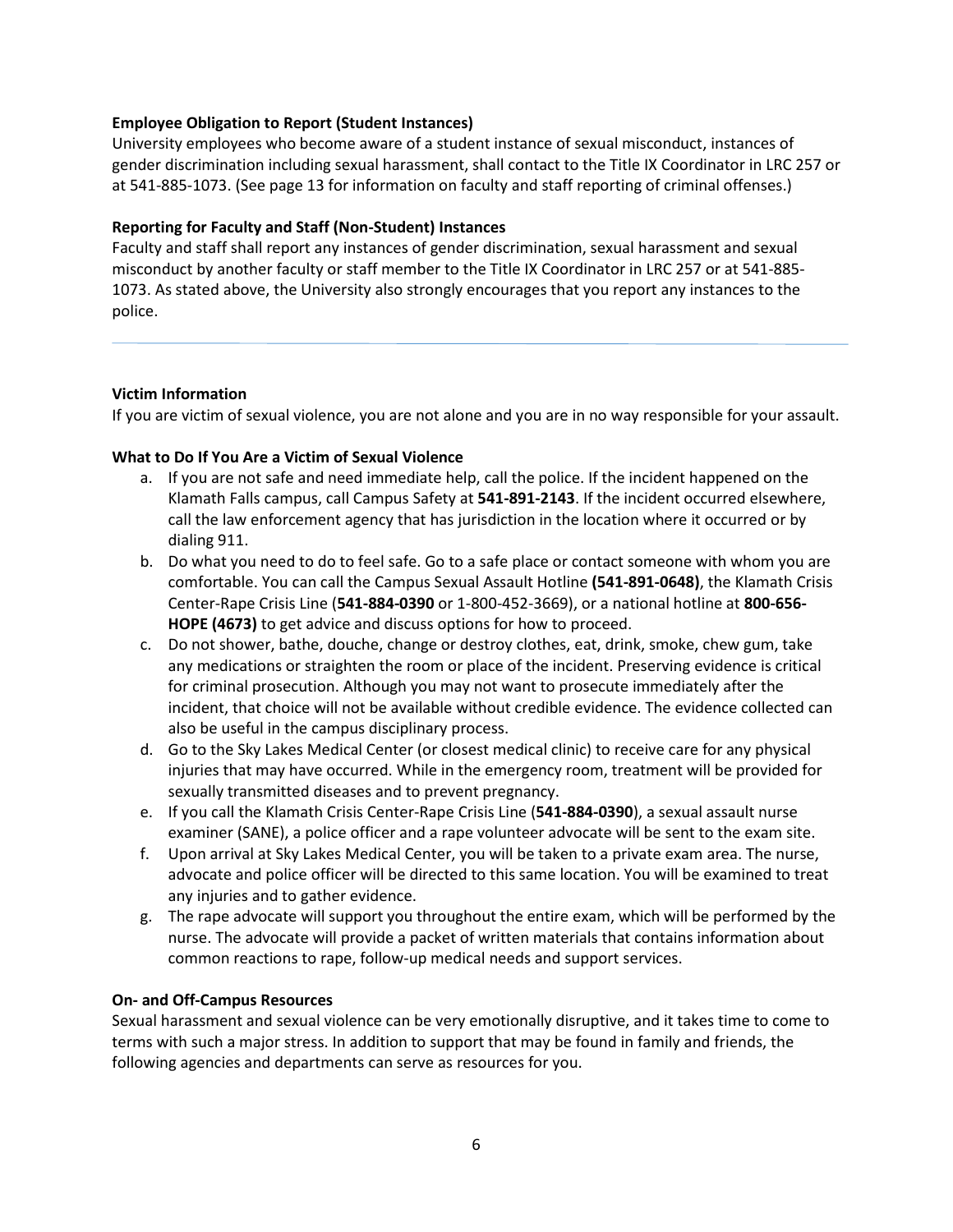It is important to be aware that different individuals who you may contact for assistance following an incident may have different responsibilities regarding confidentiality, depending on their position. Under state law, some individuals can assure the victim of confidentiality, including counselors and certified victims' advocates. In general, however, any other university employee cannot guarantee complete confidentiality, unless specifically provided by law. As is the case with all colleges and universities, the University must balance the needs of the individual victim with an obligation to protect the safety and well-being of the community at large.

#### **Resources**

### **Oregon Tech Sexual Assault Hotline 541-891-0648**

The hotline number is a cellphone carried by Student Affairs staff 24/7 when classes are in session. The person who answers will assist the caller in getting medical assistance, determining reporting options to both campus and law enforcement, and other reasonable accommodations on campus (academic classes, work, housing, and transportation).

#### **Oregon Tech Integrated Student Health Center (counseling and medical services)**

**541-885-1800**; located in Klamath Falls on the south end of the Village apartments Counseling services are offered at the Integrated Student Health Center Building in front of the Sustainable Village. Counselors offer personal, educational, and crisis counseling to students. Sessions are private and confidential. All students are eligible for a free assessment session. Depending on a student's presenting concerns and the resources available, ongoing counseling is available free of charge to students enrolled in six or more on-campus credits and to other students who have paid the Student Health Fee. Sometimes students are referred to services off-campus to better address their needs.

Students in crisis during our office hours should call for an appointment, or come directly to our office. Our staff will do our best to accommodate the needs of these students as soon as possible. When our office is closed, requests for emergency counseling for Klamath Falls students may be directed to the Klamath Crisis Center at **541-884-0390** or **1-800-452-3669**, or a national hotline at **800-656-HOPE (4673)**. Individuals may also go directly to an Emergency Room or call **911**.

**OREGON TECH Campus Safety department – Klamath Falls 541-891-2143** (emergency) or **541-885-1111**; located in Cornett Hall 231

**OREGON TECH Office of Student Affairs 541-885-1011**; located in College Union 217 (KF)

**OREGON TECH Title IX Coordinator (KF) 541-885-1073**; located in LRC 257

**OREGON TECH Portland-Metro, Student Services 503-821-1250**; located on the 1<sup>st</sup> floor

The Clackamas County Crisis Line is also available for advocacy and consultation. The 24-hour hotline is **503-65-8585** (ask to speak to a crisis counselor).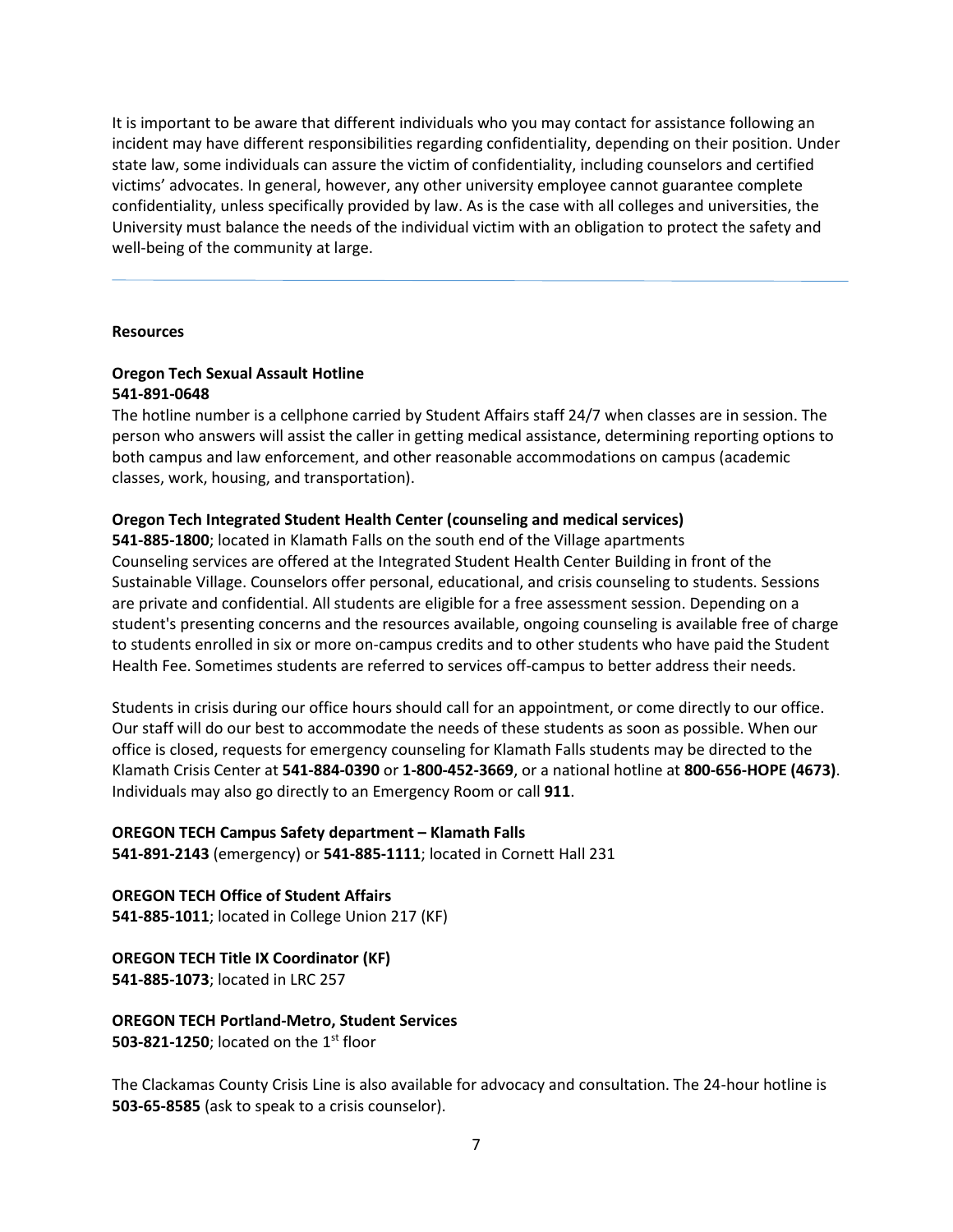The Multnomah County Crisis Line is **503-988-4888**.

Additional information on resources as well as educational information on sexual assault violence prevention can be found at [www.oit.edu/student-affairs.](http://www.oit.edu/student-affairs)

#### **How to Support a Friend**

If your friend is a victim of gender discrimination, which includes sexual misconduct and sexual harassment, the following information can offer guidance on how to help and support:

- a. Listen and accept what you hear. Do not press for details. Allow your friend to reflect on what has happened and to share some of her/his feelings.
- b. Keep what is said confidential.
- c. Let your friend know that she/he is not to blame. Many victims tend to blame themselves for the offender's actions, especially if the perpetrator was an acquaintance.
- d. Encourage your friend to obtain a medical examination.
- e. Allow your friend to make their own decision about their next steps.
- f. Seek emotional support for yourself.
- g. Accept their choice of solution to the assault even if you disagree with what they have chosen to do. It is more important that they feel empowered to make choices and take back control than it is for you to impose what you feel you think is the correct decision.
- h. Encourage your friend to file a police report. Filing a report does not commit you to prosecute but will allow the gathering of information and evidence. The information and evidence preserve future options regarding criminal prosecution, university disciplinary actions and/or civil actions against the perpetrator. Information can be helpful in supporting other reports and/or preventing further incidents (even anonymous reports are somewhat useful).
- i. Remind your friend of campus resources including Office of Student Affairs and the Integrated Student Health Center.

#### **Preventative Measures**

The University encourages students to help in preventing harmful and negative incidences by being responsible for their own personal safety, intervening if they are a bystander of such incidences, and by educating themselves through University sponsored trainings.

#### **Awareness Education**

Education on sexual violence can be presented to any group of students, faculty or staff by making a request through the Office of Student Affairs. Topics include but are not limited to sexual assaults, sexual harassment, the conduct process for sexual misconduct, how to support a victim, bystander intervention, prevention strategies and resources available for victims.

#### **Bystander Intervention**

An individual can stop an incident before it occurs by being an intervener.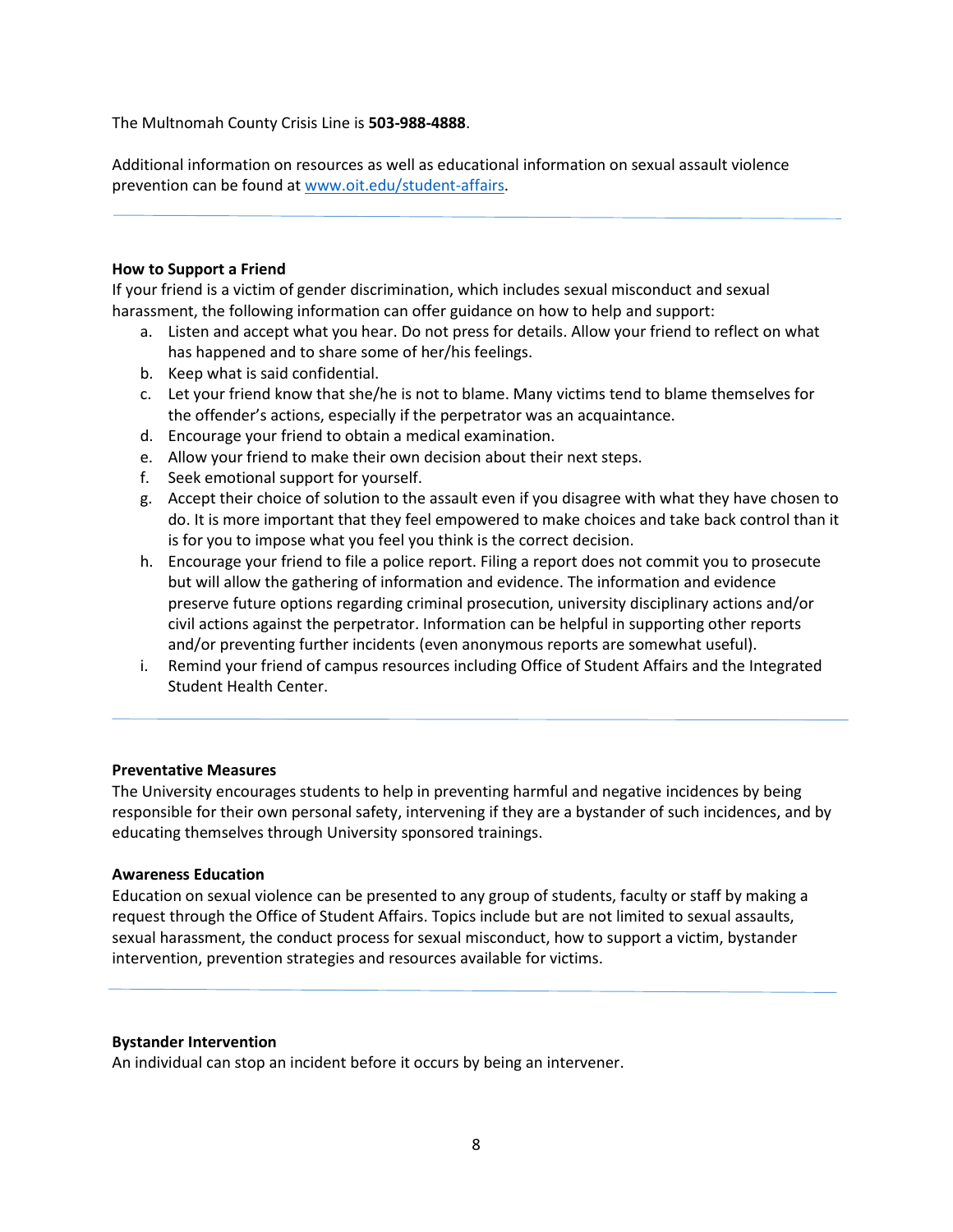The Bystander Intervention Model predicts that people are more likely to help others under these conditions:

- 1. **Notice the incident:** Bystanders first must notice the incident. If they don't take note of the situation, they won't see a need to help.
- 2. **Interpret incident as emergency:** Bystanders also need to evaluate the situation and determine whether it is an emergency or if someone needs assistance. Again, if people do not interpret a situation as one in which someone needs assistance, there is no need to provide help.
- 3. **Assume responsibility:** Another decision bystanders make is whether they should assume responsibility for giving help. One repeated finding in research studies on helping is that a bystander is less likely to help if other bystanders are present. When other bystanders are present, responsibility for helping is diffused. If a lone bystander is present, he or she is more likely to assume responsibility.
- 4. **Attempt to help:** This can be to help the person leave the situation, confront a behavior, diffuse a situation or call for other support/security. (See Tips for Intervening and Bystander Playbook below)

The best way bystanders can assist in creating an empowering climate free of interpersonal violence is to diffuse the problem behaviors before they escalate.

Individuals can do that by:

- 1. Educating themselves about interpersonal violence AND sharing this information with their friends.
- 2. Confronting friends who make excuses for other people's abusive behavior.
- 3. Speaking up against racist, sexist and homophobic jokes or remarks.

# **Tips for Intervening**

Specifically, in a situation that potentially involves sexual assault, relationship violence or stalking, consider the following tips when intervening:

- 1. Approach everyone as a friend.
- 2. Do not be antagonistic.
- 3. Avoid using violence.
- 4. Be honest and direct whenever possible.
- 5. Recruit help if necessary.
- 6. Keep yourself safe.
- 7. If things get out of hand or become too serious, contact the police immediately.

Remember that any situation that threatens physical harm to yourself or another student should be assessed carefully. The police are always an important resource to assist in defusing a situation.

### **Resource to Learn More about Intervening**

STEP UP! *www.stepupprogram.org* is a social behavior and bystander intervention program that educates students to be pro-active in helping others. Teaching people about the determinants of prosocial behavior makes them more aware of why they sometimes don't help. As a result, they are more likely to help in the future.

The goals of STEP UP! are to:

- 1. Raise awareness of helping behaviors.
- 2. Increase motivation to help.
- 3. Develop skills and confidence when responding to problems or concerns.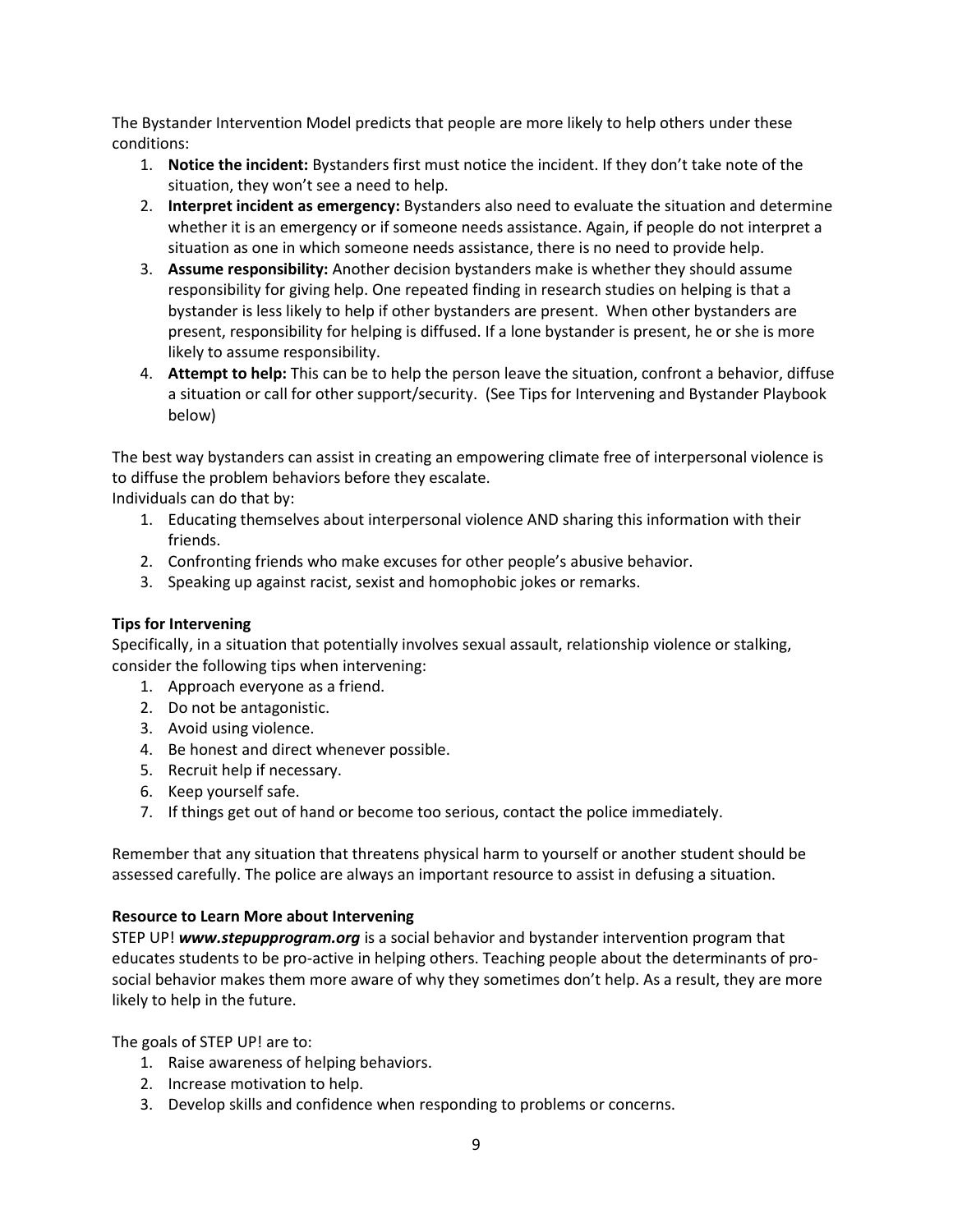4. Ensure the safety and well-being of yourself and others.

Additionally, contact the Title IX Coordinator in LRC 257 or at 541-885-1073 to receive further education and information on bystander intervention.

# **Campus Safety Tips**

Students at college accept new responsibilities, including taking appropriate measures to ensure their own personal safety. In combination with Oregon Tech's efforts to maintain a safe living and learning environment, the University encourages students to follow these safety tips to protect themselves.

# **At home, in your apartment or in a residence hall:**

- 1. Keep your room door locked when you are napping/sleeping or not in your room.
- 2. Never let unauthorized persons come into your room, enter residence halls or enter apartment security doors. Always ask to see proper identification.
- 3. Never prop open doors.
- 4. Do not hide keys outside your room or apartment. Do not put your name or address on your key rings.
- 5. Avoid working or studying alone in a campus building.
- 6. Never dress in front of a window. Close the blinds or curtains after dark.
- 7. If you are awakened by an intruder inside your room, do not attempt to apprehend the intruder. Try to get an accurate description of the intruder and call the police.
- 8. Any suspicious activity should be reported to Campus Safety immediately.

### **Protect your possessions:**

- 1. Always keep your doors locked. Never prop open a door.
- 2. Secure your vehicle. Close all windows and lock all doors.
- 3. Adequately protect all valuables in your room, such as wallets, jewelry, credit cards, cash and computers. Do not leave valuables or cash in plain view.
- 4. Do not lend your keys to anyone.
- 5. Never hide your keys outside your apartment or room. Do not put your name or address on your key rings.
- 6. Take all valuable items home with you during vacations.
- 7. When in a public place, keep valuable possessions out of sight. If you must leave for any length of time, take personal items with you.

### **When driving:**

- 1. Carry your car keys when approaching your vehicle so you can enter quickly.
- 2. Always check underneath your car upon approach and in the rear seat for intruders before entering your automobile.
- 3. Lock your doors and keep windows rolled up whenever possible.
- 4. Drive on well-traveled and well-lit streets.
- 5. Never hitchhike, and never pick up hitchhikers.
- 6. If someone tries to enter your stopped vehicle, sound the horn and drive to a safe area such as a convenience store.
- 7. If your vehicle breaks down, ask any person who stops to help to call the police. Do not allow any person access to you or inside your car. Roll down your window no more than an inch. Be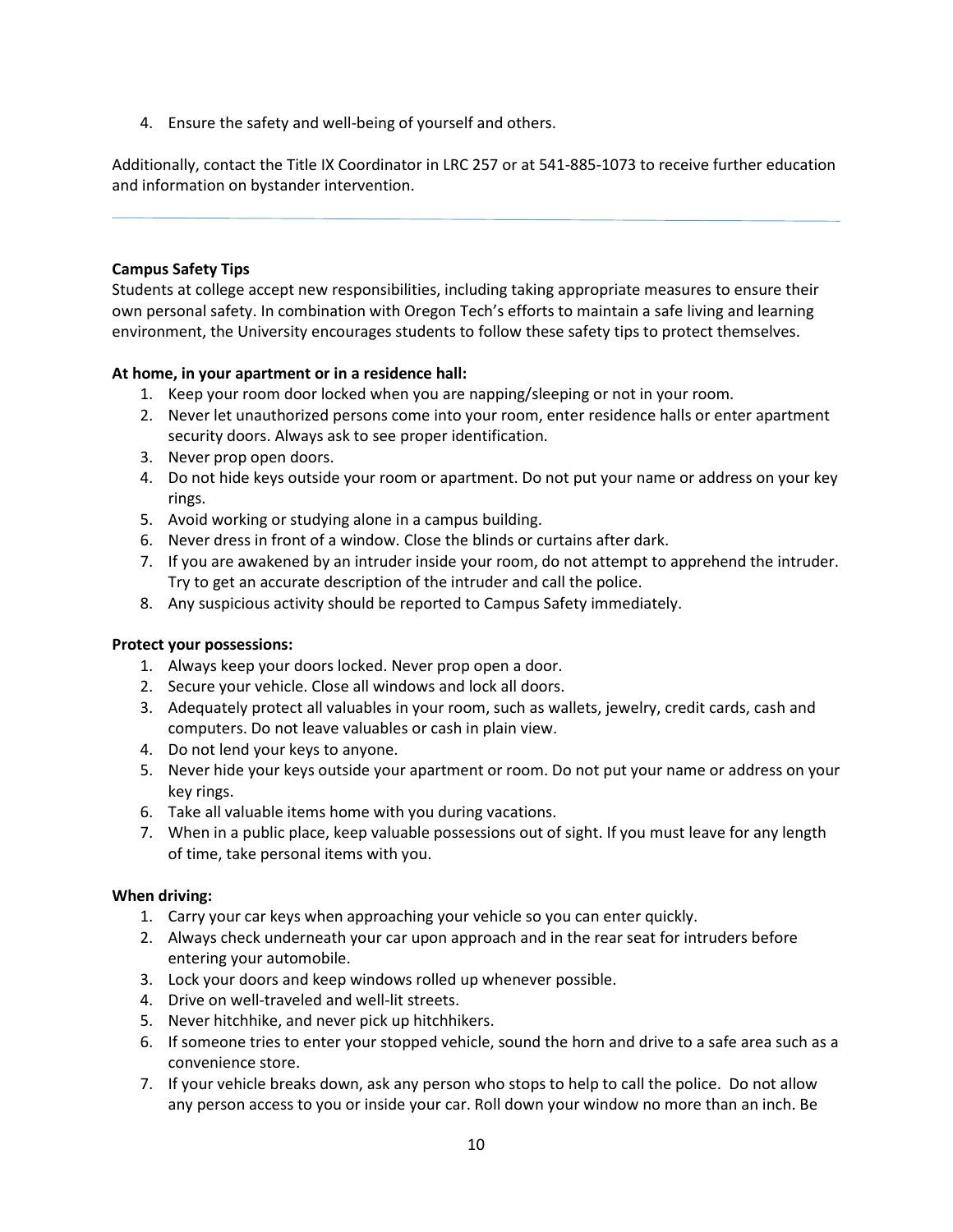aware that an accident may be staged to give the other driver an opportunity to commit a criminal act.

- 8. Leave enough room between your car and the one ahead so you can drive around it if necessary.
- 9. Call ahead when driving home late at night and have someone watch you walk from your car to your residence.
- 10. Limit distractions such as cellphones.

# **While walking or jogging:**

- 1. Avoid walking or jogging alone, and try not to walk or jog after dark.
- 2. Avoid dark or vacant areas and walk along well-lit routes.
- 3. Be alert to your surroundings. If you suspect you are being followed, run in a different direction, go to the other side of the street and yell for help, or move quickly to a lighted area, a group of people or a blue light emergency phone.
- 4. Have your keys ready when returning home. Keep your personal or valuable items concealed and close to your body.
- 5. Avoid wearing headphones or earbuds when walking or jogging. Always be aware of your surroundings avoid risky actions.

### **Socially:**

- 1. Do not give out your personal information such as your phone number, email address, social media usernames, etc., to individuals you don't yet trust.
- 2. If you perceive communication from another individual to be inappropriate or is making you uncomfortable, threatening, etc., do not respond.
- 3. Don't put your daily schedule, phone number or address online.
- 4. Make sure you trust online website where you choose to share your personal information (especially financial information such as credit cards).
- 5. Before going to a party where alcohol will be present, make a plan, know your limits and appoint a designated driver to remain sober.
- 6. At a party, stay and leave with the friends you came with.
- 7. Make your own drink and keep your drink in your hands at all times.
- 8. If someone is pressuring you into drinking, leave the situation.

For additional information on campus safety tips, contact Campus Safety in Cornett Hall 231 or at 541- 885-1111 or visit *www.oit.edu/safety*.

### **Student Conduct Resources**

### **How to File a Complaint**

There are a number of ways to report an incident to the appropriate official. It is Oregon Tech's expectation that students, faculty and staff will report all violations of which they become aware. If you need assistance determining how or to whom an incident should be reported, contact Office of Student Affairs. A "complaint" is an official report to the university alleging that an Oregon Tech student has violated the Student Code of Conduct.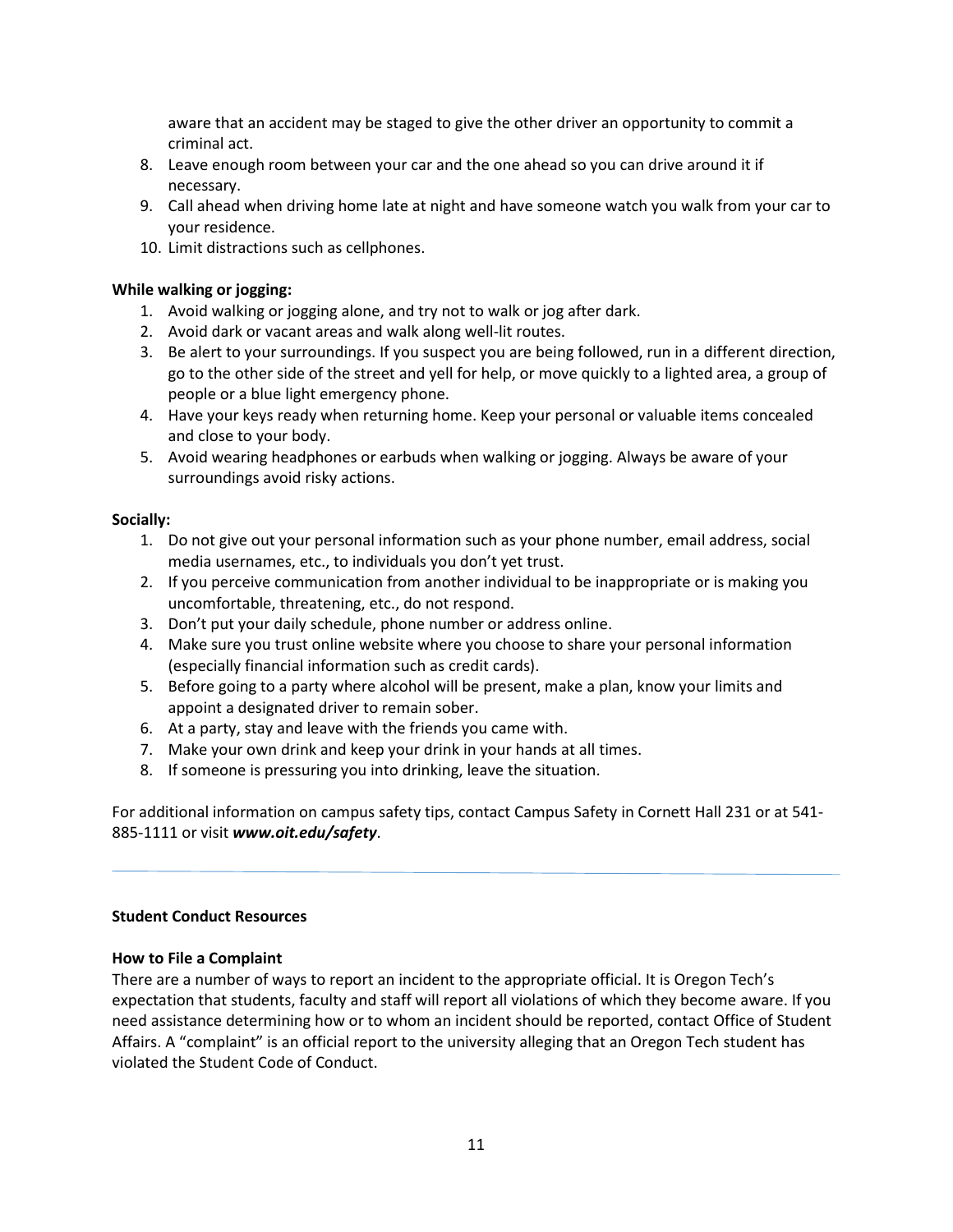Provide as much detail as possible in your complaint, giving dates and times of events and a detailed description of what has occurred. If other people observed what happened or are familiar with the situation, you may also complete a witness statement.

Once your complaint has been received, the Office of Student Affairs will contact you and begin an investigation into the situation.

# **Student Code of Conduct**

The Oregon Tech Student Code of Conduct can be found online at [www.oit.edu/studentaffairs](http://www.oit.edu/studentaffairs) or by contacting the Office of Student Affairs at 541-885-1011 o[r studentaffairs@oit.edu](mailto:studentaffairs@oit.edu) for a copy.

# **Code of Conduct Process**

# **Once You Have Filed a Complaint**

The University wants you to be knowledgeable about the process that occurs once you have filed a complaint. The following describes the investigation process, the hearing itself and the outcome of the hearing. The Office of Student Affairs will be available to explain the process to you individually as requested.

# **Investigation**

- a. You will be notified of receipt of your complaint and the actions the University official will take.
- b. A University official will meet with you to discuss the complaint submitted, review the investigation and hearing process, and to determine the outcome you desire from your complaint.
- c. An investigation will be conducted by a University official. This investigation will include:
	- meeting personally with the complainant;
	- meeting personally with the student(s) accused;
	- meeting personally with any witnesses; and
	- reviewing any documentary evidence.
- d. The investigation of complaints will be adequate, reliable, and impartial.
- e. The investigation process can take up to 60 days.
- f. The University official will determine if a discipline hearing is possible.
- g. If it is determined that the University will proceed with a formal disciplinary proceeding, the complainant and the accused student(s) will be notified of the hearing date.

### **Hearing**

- a. You will be notified at least five days in advance of the hearing date, time and location. Hearings will be scheduled around your academic schedule.
- b. A hearing will conducted by the Student Hearing Commission. The hearing panel will be comprised of at least five members, one of which is a student.
- c. The hearing includes opening statements, providing evidence and witnesses, and closing statements.
- d. You are permitted to have a person of your choosing to accompany you throughout the disciplinary hearing as an adviser.
- e. You are permitted to be present during the disciplinary hearing (except during deliberations of the panel). You and the accused student(s) will be in the same room in a pre-arranged, nonthreatening set-up. If there is a known immediate safety risk, communicate this to Office of Student Affairs, and accommodations can be arranged.